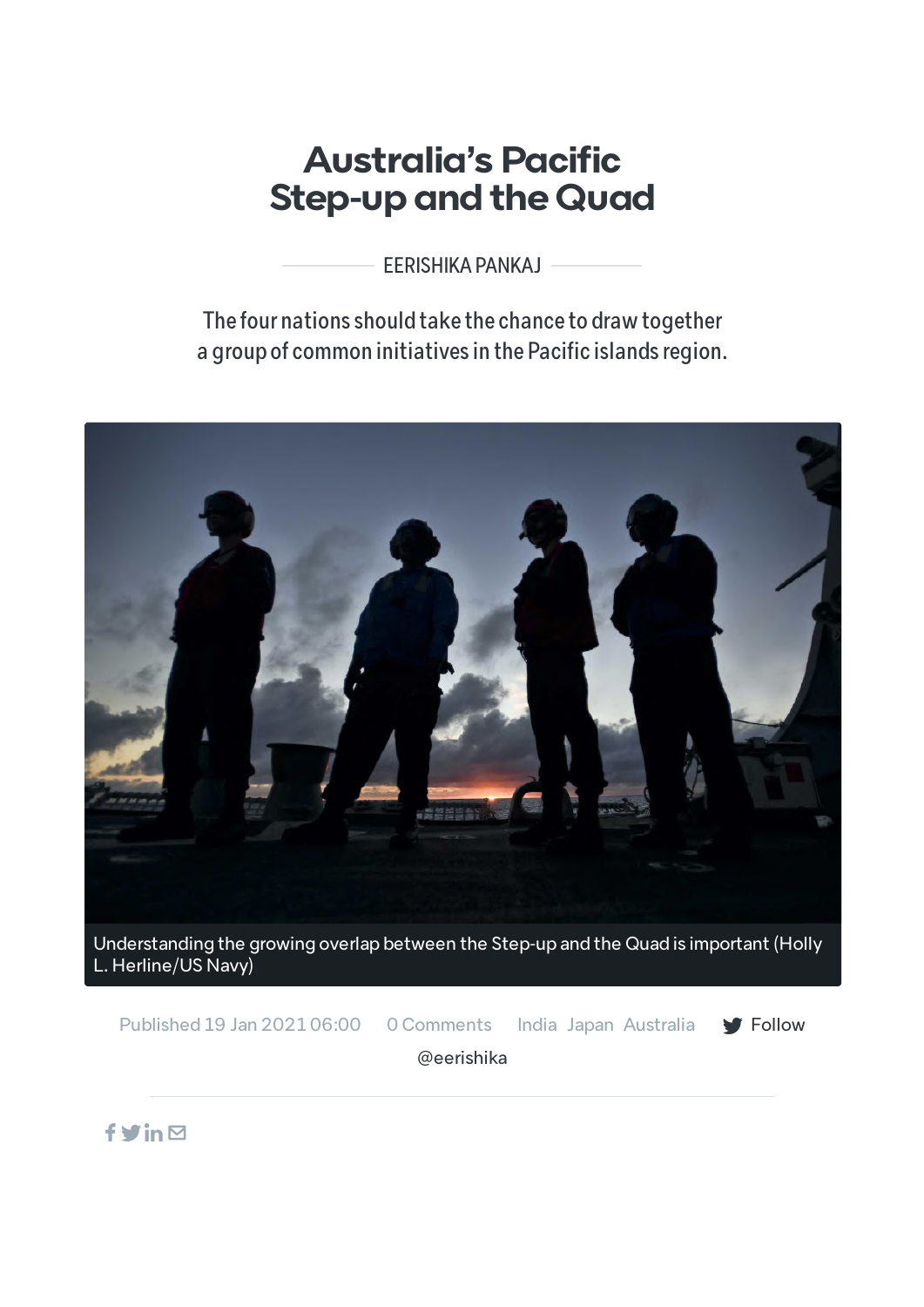The growing synergy among the Quadrilateral Security Dialogue powers of Australia, Japan, the United States and India has provided a crucial impetus to the security architecture of the Indo-Pacific. Bilateral ties between these four states have also seen positive growth, largely a result of "like-minded" visions and policies dedicated to the creation of a free, rules-based and open maritime domain. One particular focus that Australia brings to the grouping includes its Pacific Step-up - a neighbourhood engagement policy described as among the "highest foreign policy priorities", yet one rarely assessed in the "Quad" context.

Understanding the growing overlap between the Step-up and the Quad is important. China's rising belligerence has led to stronger collaboration among Quad nations in an attempt to limit Beijing's revisionist tendencies and "debt-trap" Belt and Road Initiative (BRI) policies. BRI's lending poses risks especially for developing and fragile economies of the Pacific; the very scale of China's loans, coupled with a lack of institutional mechanisms that promote debt sustainability, have given rise to claims of "debttrap" diplomacy. Such fears were accentuated when Beijing took control of the Hambantota Port in Sri Lanka on a 99-year lease in 2017. In order to avoid a repetition of such a scenario, it is important that Quad states build momentum within and between their own Indo-Pacific connectivity initiatives in an attempt to provide alternatives to the BRI, especially for smaller economies in need of infrastructural aid.

At the AUSMIN meeting in July last year, Australia and the US pledged to enhance joint efforts to aid economically the Pacific island nations. The US promised \$118 million in assistance to Australia's

**Linking with the Step-u** can provide a greater avenue for further projects, especially vis-a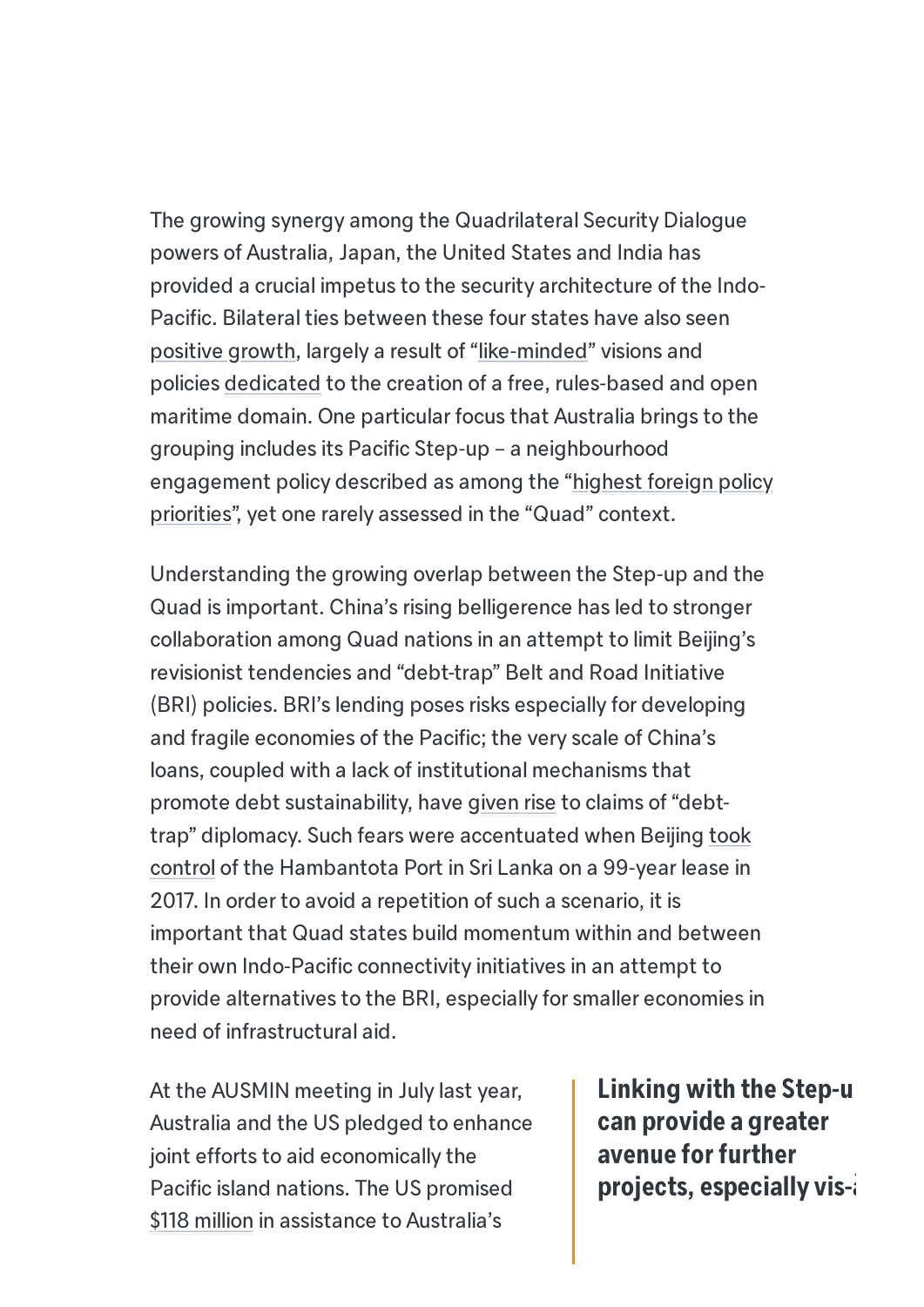Covid-19 recovery fund for the region while the US and Australia have committed to contributing to the Pacific

# **visthird-country cooperation.**

Islands Forum and its mechanisms. With the Pacific Islands Forum, Australia plans to invest \$500 million over the next five years under the Step-up to promote renewable energy goals, and cooperation here with US' Asia Enhancing Development and Growth through Energy (AsiaEdge) focused on bolstering secure, sustainable and affordable energy markets all across the Indo-Pacific and especially Blue Economy must be encouraged.

Further, the two countries plan to invest in high-quality infrastructure investment for Pacific Island states – already the US has established a Infrastructure Transaction and Assistance Network (ITAN), which could become a joint venture with the Stepup under the \$2 billion Australian Infrastructure Financing Facility for the Pacific (AIFFP) to promote strategic interests of both allies.



The "Quad" ministerial meeting in Tokyo in October. From left, India's Subrahmanyam Jaishankar, Japan's Toshimitsu Motegi, Australia's Marise Payne and US Secretary of State Mike Pompeo (State Department/Flickr)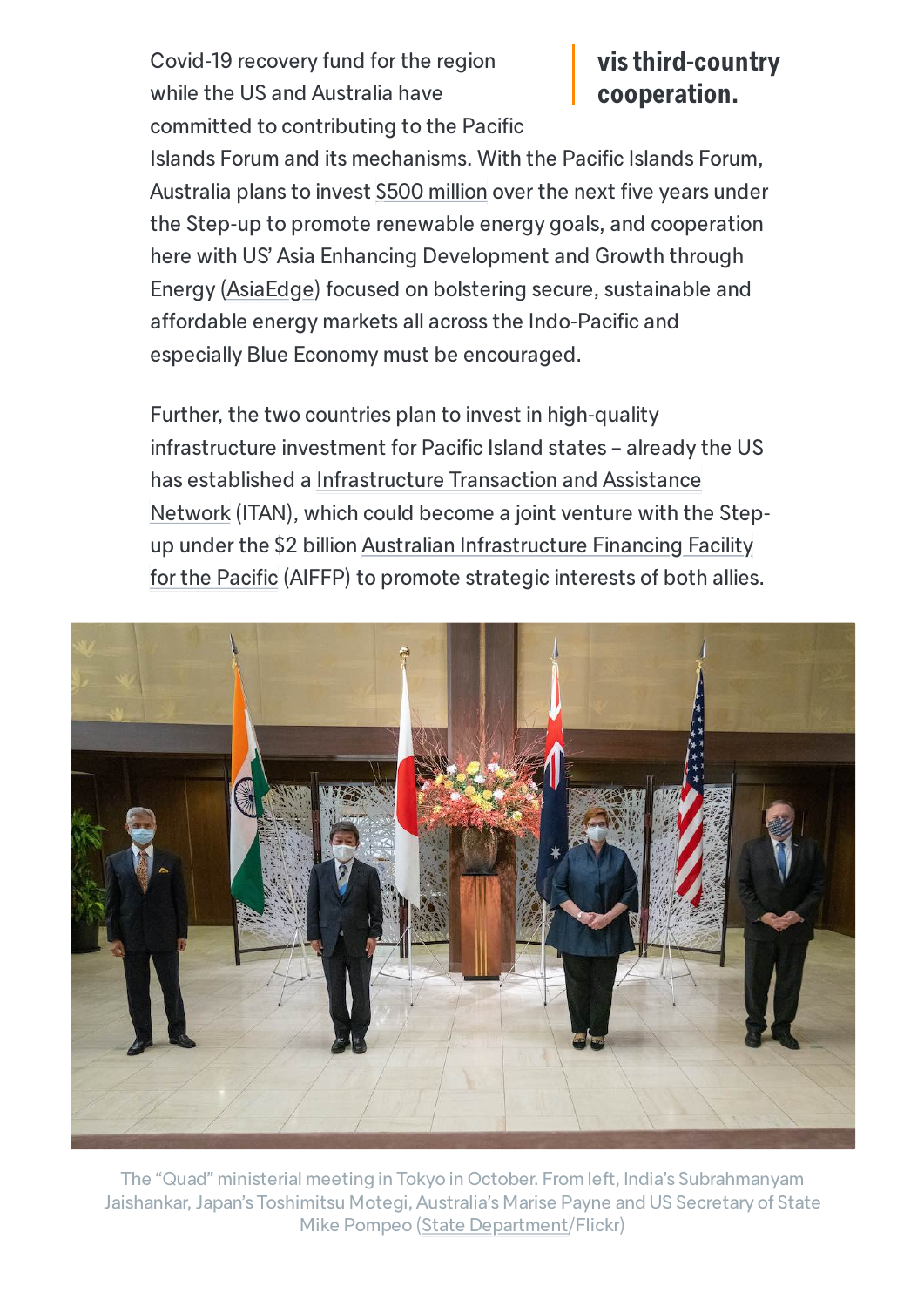Australia remains the largest development assistance partner of the Pacific region and has committed \$1.44 billion for the same for 2020–21. This makes Australia a logical point of engagement and collaboration for Japan's Expanded Partnership for Quality Infrastructure (EPQI), which builds on former prime minister Shinzo Abe's Free and Open Indo-Pacific (FOIP) Vision.

Prime Minister Yoshihide Suga has been hailed as a "continuity" leader and Japan hosted the second Quad ministerial in Tokyo shortly after he took charge, highlighting continued importance to the Indo-Pacific by Tokyo. Under the Japan-Australia Economic Partnership ( [JAEPA](https://www.dfat.gov.au/trade/agreements/in-force/jaepa/Pages/japan-australia-economic-partnership-agreement)), Japan's investments in Australia have grown and linking with the Step-up can provide a greater avenue for further projects, especially vis-à-vis third-country cooperation. For instance, the Palau cable has already seen US-Japan-Australia investments which has also furthered in principle the objectives of the Blue Dot Network founded by the three nations without formally being part of the same. A further tie in is available via the formation of the Supply Chain Resilience Initiative (SCRI) by Australia and Japan along with India.

India-Australia ties – often cited as the "weakest" link in the Quad process – have seen structured growth in 2020. The integration of the Step-up with India's Indo-Pacific initiatives – such as Project Mausam, Project Sagarmala, Security and Growth for All (SAGAR), all established under India's own action-oriented "Act East Policy" [\(AEP](https://pib.gov.in/newsite/PrintRelease.aspx?relid=133837)) – are crucial. More importantly, the Platform for Japan-India Business Cooperation in Asia-Africa Region, previously known as the Asia-Africa Growth Corridor (AAGC), also has scope for expansion to link Pacific island nations with this connectivity project.

India's recent inclusion as an observer in the Indian Oceans Commission (IOC) demonstrates India's expertise and interest with oceanic challenges and this engagement can usefully extend to the South Pacific. India can also potentially find a partner in France under the newly established India-Australia-France trilateral which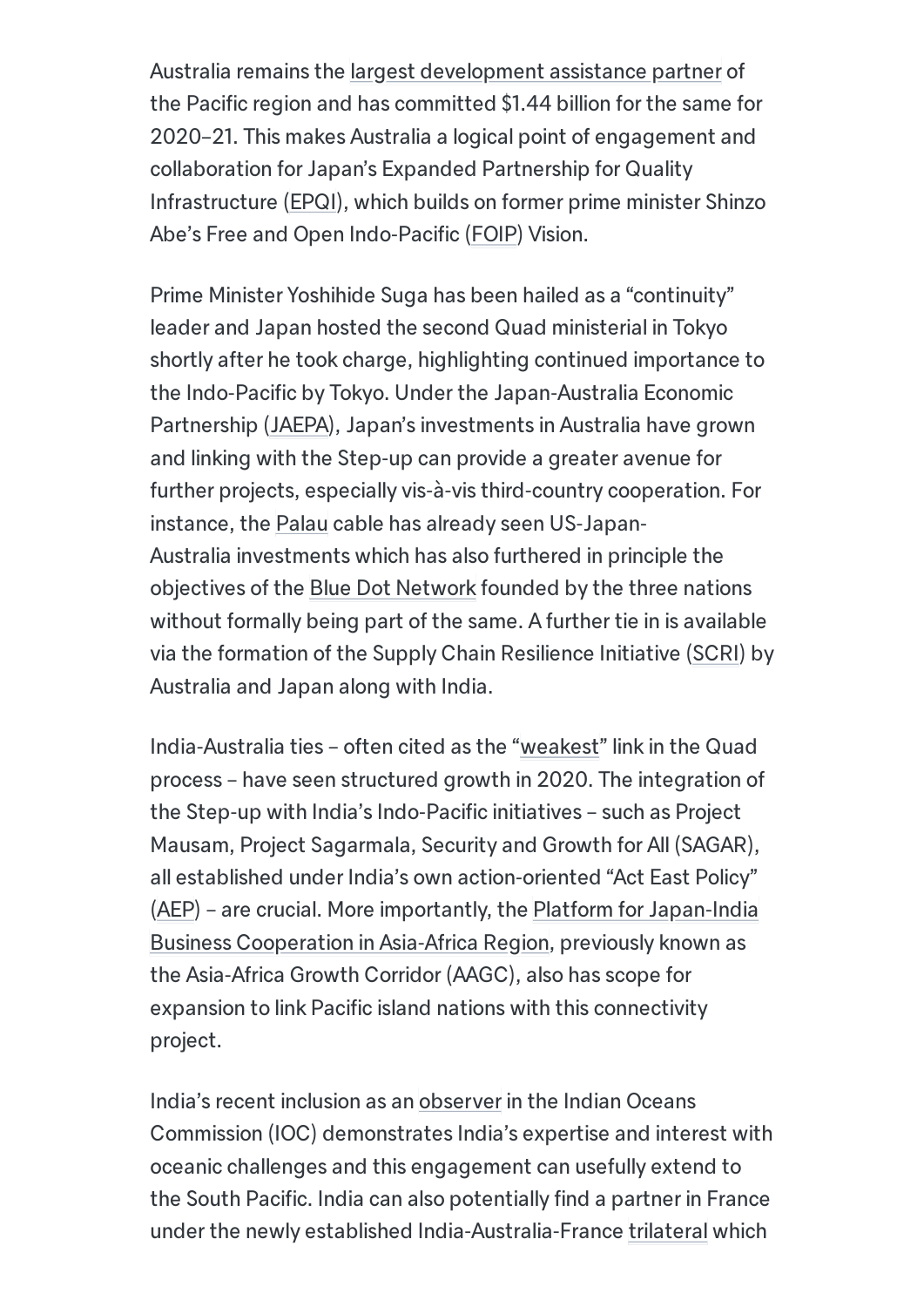highlights Paris's growing Indo-Pacific focus while emphasising focus of the three nations on the "Marine Global Commons". The still nascent Indo-Pacific Oceans Initiative (IPOI), described as "open global initiative" focused on "existing regional cooperation", can also complement Japan's FOIP, the US Indo-Pacific strategy and Australia's Step-up to promote maritime governance and "likemindedness".

In the post-Covid world, with a need to rebuild supply chains and maintain a rules-based international order, it is important that bilateral ties between the Quad states continue to grow. The strengthening of Quad in policy coordination – before focusing on potential institutionalisation or militarisation of the same – must take place via synergy between domestic Indo-Pacific initiatives of partner countries. This can translate into a broader vision, encompassing national interests of all powers in an attempt to create a cohesive, active and future-oriented multilateral structure.

> The Lowy Institute is part of the **PACIFIC RESEARCH PROGRAM** AN INITIATIVE OF THE AUSTRALIAN AID PROGRAM



**RELATED CONTENT**

**In beef over barley, Chinese economic coercion cuts [againstthe](https://www.lowyinstitute.org/the-interpreter/barney-over-beef-chinese-economic-coercion-cuts-against-grain) grain**